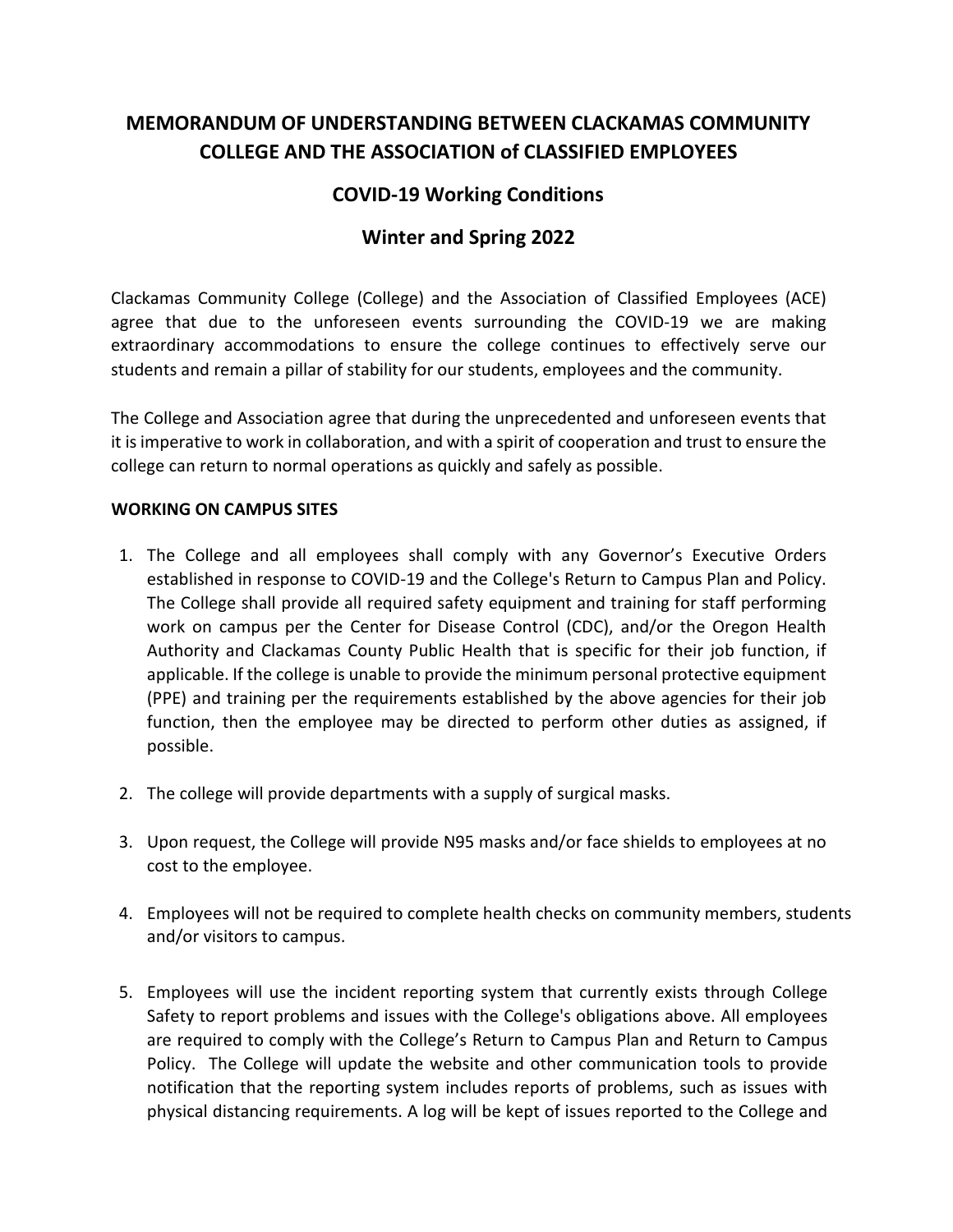will be made available to College employees upon request. Any information that is required by law to be kept confidential will be redacted prior to review.

- 6. Employees will not be required to provide services to or work with individuals that are not adhering to the COVID-19 safety measures outlined in the Return to Campus Plan. Employees who have concerns regarding individual's compliance with COVID-19 safety measures will report those concerns to their supervisor.
- 7. The College will notify employees within 48 hours of the College Safety Director being notified of potential COVID-19 exposure. Notice will include the when and where the individual who has COVID-19 was on campus.
- 8. Vaccinations:
	- Employees may take time off from work with paid sick leave or paid vacation leave to receive a vaccination.
	- No employee shall be required to be vaccinated, unless required by law.

### **TELECOMMUTING**

It is the parties' intent to reduce the risk of spreading disease to others.

Only when business needs are deemed necessary for the employee's job function shall they be required to report to an on-campus worksite.

- 1. To the extent available, the College shall allow teleworking employees to use college equipment and supplies needed to perform job duties. If the employee is required to purchase their own supplies and no alternate supply is available at the College, they may request the authority to purchase the required supply from their supervisor. Such requests shall include why the supply is required to perform their job, documentation of why there are no alternate supplies or equipment available, and the cost of the requested supplies. If the request is approved, they will submit receipts to their supervisor for reimbursement for any out-of-pocket expenses. Such decision will be at the sole discretion of the supervisor. Any supplies or equipment purchased and reimbursed will be property of the College.
- 2. Employees shall be permitted to use any type of leave to which they are otherwise entitled under the collective bargaining agreement or by law even if they are on a telework agreement.
- 3. Classified Employees shall be provided their regular work hours in their own job classification when possible and practical if either by on site work or telecommuting or a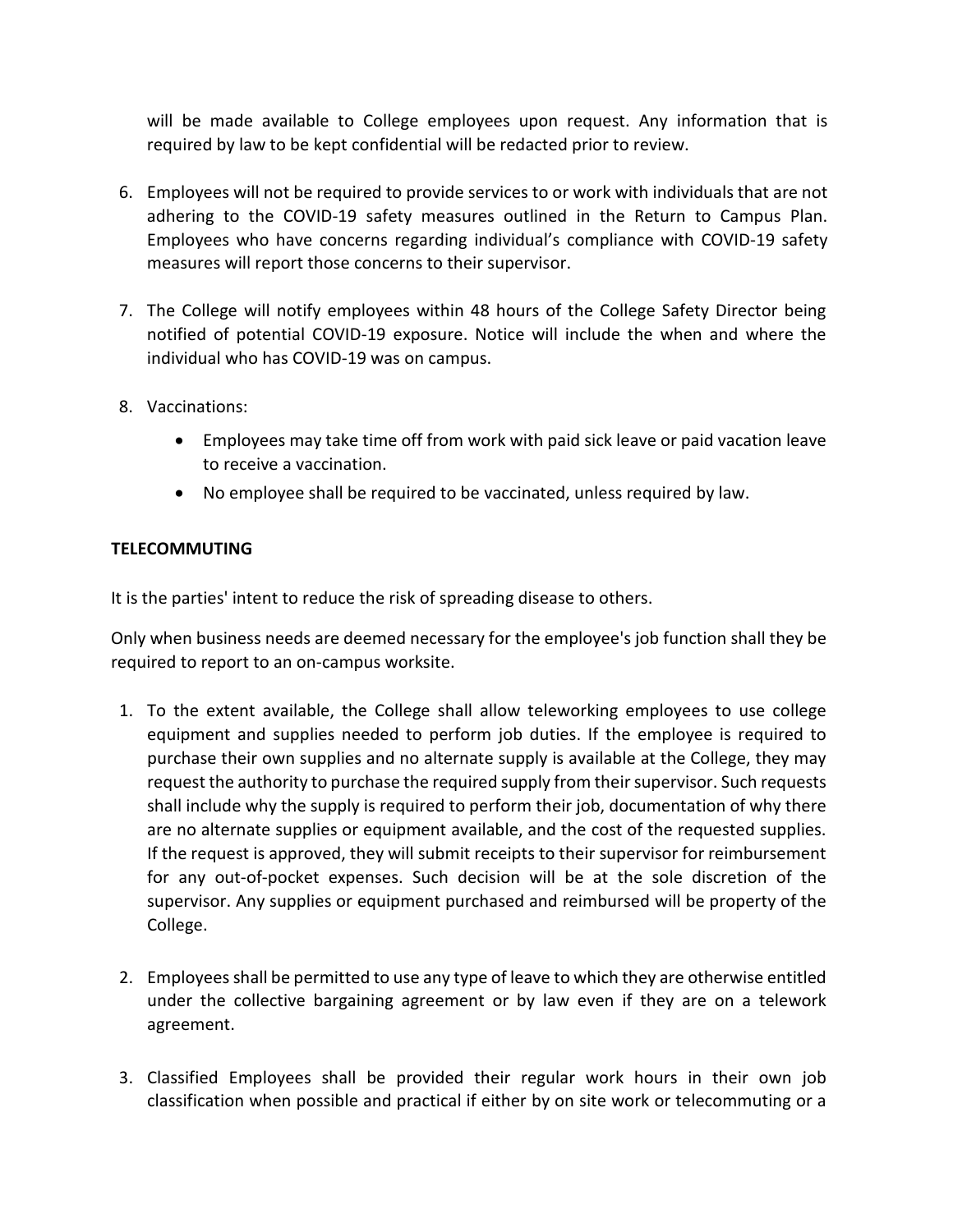combination of the two. If that is not possible, special telework projects may be assigned that fall within an employee's knowledge, skills and abilities that would be of benefit to the department, College, or students.

4. Home Internet Service

While in remote operations as a result of the COVID-19 pandemic the parties agree that:

- Employees who had home internet service that were required to upgrade said service to work remotely will be reimbursed for the incremental increase in the cost of their internet service.
- Reimbursements shall be completed on a monthly basis. Reimbursement must be requested within 30 days of receipt of the bill for reimbursement.
- The parties acknowledge that internet providers will package services unnecessary to the employee's job duties. This shall not be used as a reason to deny payment.
- The employer will respect the right of privacy of members requesting reimbursement.
- The college may only require the employee to provide proof of the cost of the internet service, including equipment rental, required fees and taxes.
- 5. The parties acknowledge that the emergency conditions of the pandemic require employees working from home to be impacted by family and childcare obligations during the workday, as well as a work environment in the home that may not provide the same level of productivity as the employee's typical work environment.
- 6. If a College campus closes due to inclement weather or other emergency:
	- a) Employees that are able to perform their work from home will continue to work their regular schedules, at their regular rate of pay.
	- b) Employees who cannot perform their work unless they report to campus and are not designated responders will be paid for any regularly scheduled hours if a College campus is closed due to inclement weather or other emergency.
	- c) Employees who are designated responders as defined by Article 3, Section 7 of the collective bargaining agreement will be paid in accordance with the provisions in Article 3, Section 7, if they are required to report to campus.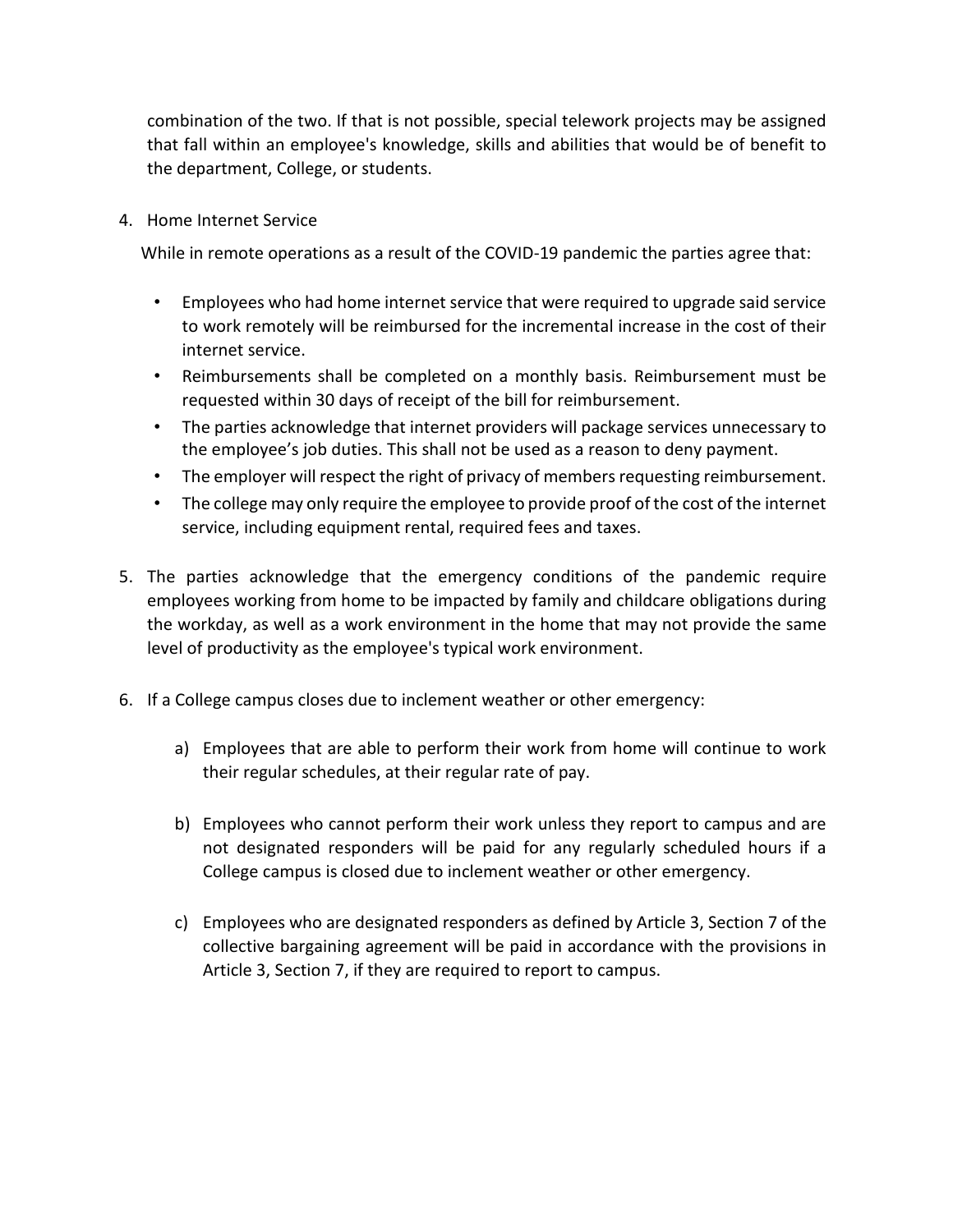#### **PAID LEAVE**

- 1. Employees who self-identify as 'high risk' for coronavirus in accordance with CDC guidelines and/or the Oregon Health Authority and Clackamas County Public Health shall not be required to report for on-campus duty, although the College may require verification from their treatment provider. If these employees cannot perform a telework assignment, use of paid leave will be in accordance with the collective bargaining agreement. Paid leave shall include donations from the sick leave bank.
- 2. The parties agree that employees who are qualified for additional paid leave under the College's COVID-19 Sick Leave Program shall have such time deducted before any accrued time is deducted from the employee's personal accounts. (See Appendix A).
- 3. In the event the employees leave accounts are exhausted the bank of donated sick leave can be made available. For the duration of this agreement the amount of voluntary sick leave donation by any eligible employee under Article 9, section 70f the current collective bargaining agreement may be up to 25% of accrued sick leave over 88 hours.
- 4. Employees who must observe a fourteen (14) calendar day quarantine as a result of an exposure to COVID-19 will suffer no loss of pay while in quarantine. Employees who are able to work remotely during quarantine will continue to perform their regular job assignments and receive their regular pay. Employees who are able to work but whose work cannot be performed remotely during quarantine will receive pay for their regularly scheduled work hours.

#### **RETURN TO CAMPUS**

- 1. Employees will receive no less than 30 calendar days' notice of the college's intent to return from remote operations. If the College postpones the return to campus of employees who have received the 30 calendar days' notice, the College will issue an additional notice to impacted employees no less than 10 working days prior to said return.
- 2. The College will encourage each department's managerto collaborate with their workgroup to receive input to determine opening goals, campus hours of availability, staffing needs, and telecommuting or hybrid work environment options.

### **ADDITIONAL PROVISIONS**

1. Conflicting provisions. This MOU shall supersede any conflicting provisions in the current collective bargaining agreement or past practice between the parties related to the subjects covered by this MOU for its duration.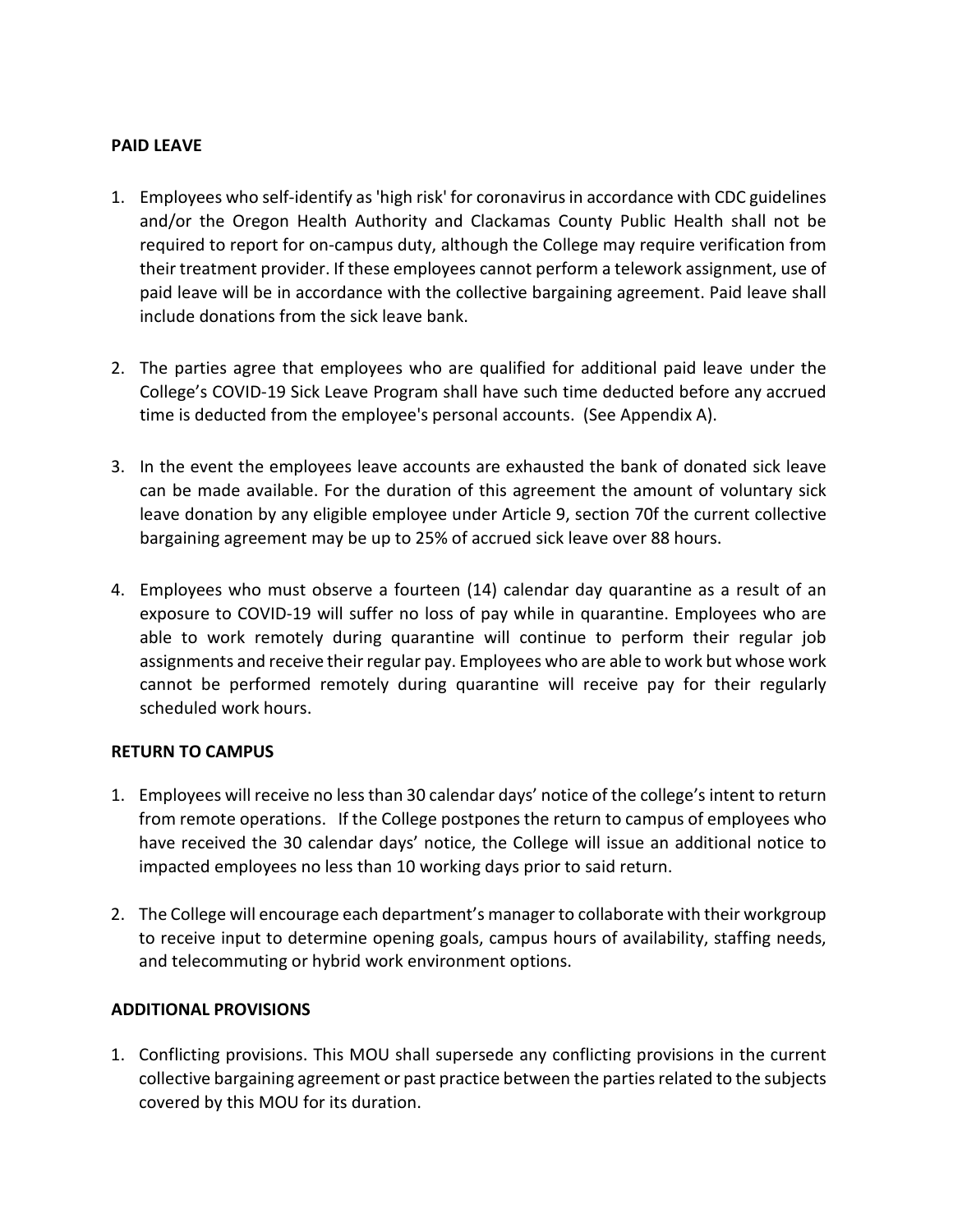- 2. In addition to salary, the College shall provide regular payments to PERS, insurance, and any other compensation as provided for in the collective bargaining agreement for employees who are working or otherwise receiving their salary through the use of paid leave.
- 3. In the event that the College or that local, state or federal government make changes that may further impact College employees and/or working conditions, the parties agree to review and modify this MOU as needed for the safety of all employees.
- 4. The parties agree that this MOU satisfies any bargaining obligation imposed by the Public Employees Bargaining Act (PECBA) ORS 243.650-243.782 regarding the decision and impact of the terms and conditions of employment that are addressed above.
- 5. This MOU does not establish a precedence.
- 6. This agreement will cease June 17, 2022 but may be extended by mutual agreement by the parties in writing. The parties agree to meet on or after May 1, 2022 to review the terms of this agreement.

## **Clackamas Community College Association of Classified Employees OEA/NEA**

\_\_\_\_\_\_\_\_\_\_\_\_\_\_\_\_\_\_\_\_\_\_\_\_\_\_\_\_\_\_\_\_\_\_\_\_\_\_\_\_\_\_ \_\_\_\_\_\_\_\_\_\_\_\_\_

\_\_\_\_\_\_\_\_\_\_\_\_\_\_\_\_\_\_\_\_\_\_\_\_\_\_\_\_\_\_\_\_\_\_\_\_\_\_\_\_\_\_\_\_ \_\_\_\_\_\_\_\_\_\_\_\_\_\_

\_\_\_\_\_\_\_\_\_\_\_\_\_\_\_\_\_\_\_\_\_\_\_\_\_\_\_\_\_\_\_\_\_\_\_\_\_\_\_\_\_\_\_\_\_ \_\_\_\_\_\_\_\_\_\_\_\_\_

Kelly White, Co-President National Accounts of the United States of the Date Date

\_\_\_\_\_\_\_\_\_\_\_\_\_\_\_\_\_\_\_\_\_\_\_\_\_\_\_\_\_\_\_\_\_\_\_\_\_\_\_\_\_\_ \_\_\_\_\_\_\_\_\_\_\_\_\_

Becky Fidler, Co-President Date Date Date Date Date Date Date

## **Clackamas Community College**

Alissa Mahar, Vice President, College Services Date Date

Melissa Richardson, Chief Human Resources Officer **Date** Date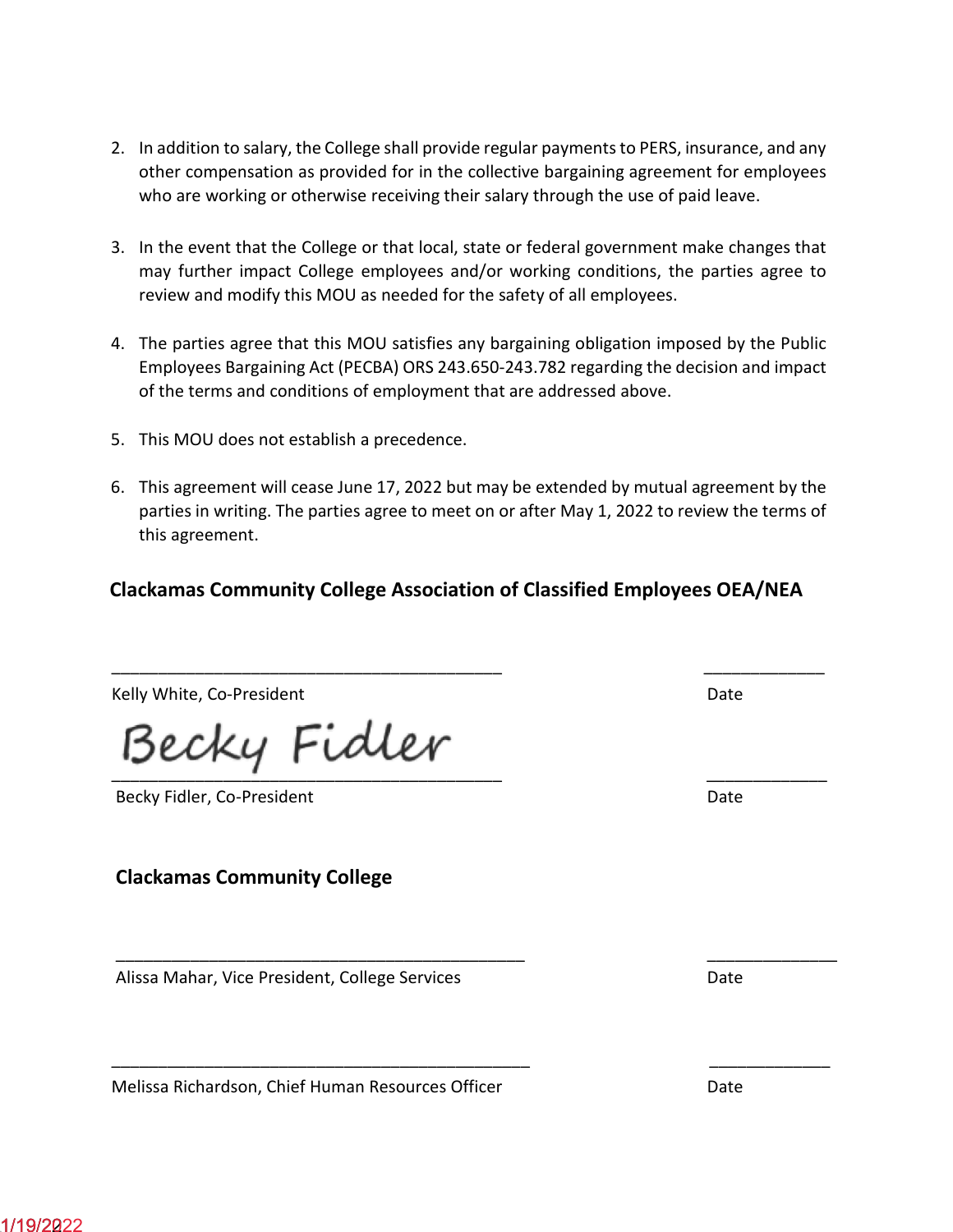# **EXHIBT A**



# **COVID-19 Sick Leave Program January 1, 2021 – June 17, 2022**

#### **Purpose**

The COVID-19 Sick Leave Program supports a healthy college community by granting employees additional sick time to cover time away from work due to their own experience of COVID-19 or the need to care for a family member impacted by COVID-19.

## **Eligibility**

All full-time and part-time employees who have been employed at least 30 days are eligible for COVID-19 Sick Leave.

To be eligible for COVID-19 Sick Leave based on their own experience, the employee must:

- Be in quarantine due to a COVID-19 exposure; OR Be in isolation due to COVID-19 symptoms; OR
- Have been diagnosed with COVID-19.

To be eligible for COVID-19 Sick Leave to care for a family member:

- The employee must be caring for an individual who is subject to a quarantine or isolating due to COVID-19: OR
- The employee is caring for a son or daughter because the school or place of care for the son or daughter has been closed, or the childcare provider of their son or daughter is unavailable due to COVID-19.

### **Benefit**

COVID-19 Leave is a one-time benefit of up to of two weeks of sick leave. The total amount of sick leave hours granted under the Program is based on two weeks of an employee's regular work hours up to a maximum of 80 hours:

- Full-time employees may be entitled to up to 80 hours of paid sick time at their regular rate of pay.
- Part-time employees may be entitled to the number of hours that the individual works over a two-week period at their regular rate of pay.
- COVID-19 Sick Leave cannot be taken intermittently.